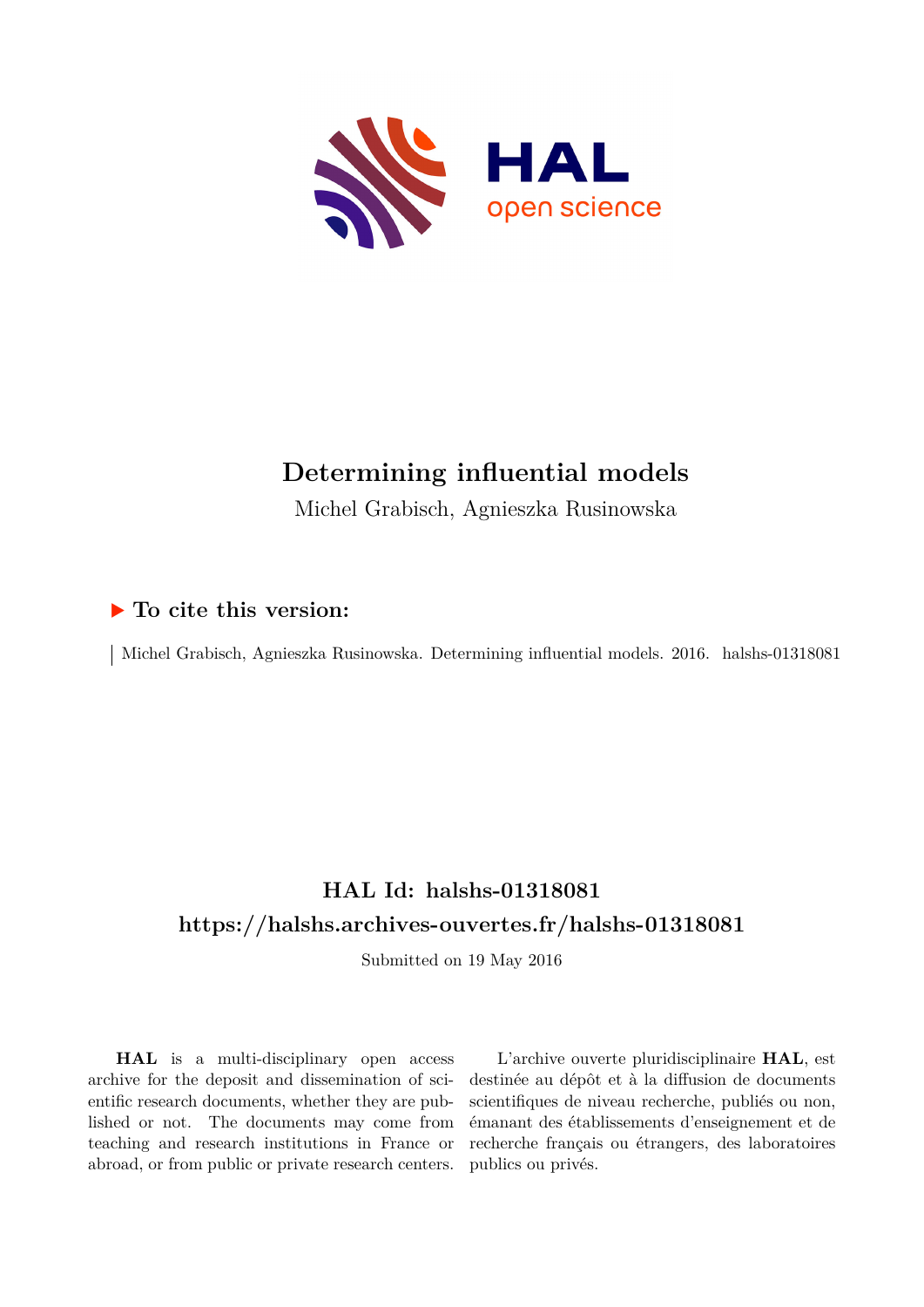

**Documents de Travail du Centre d'Economie de la Sorbonne**





## **Determining influential models**

Michel GRABISCH, Agnieszka RUSINOWSKA

**2016.38**

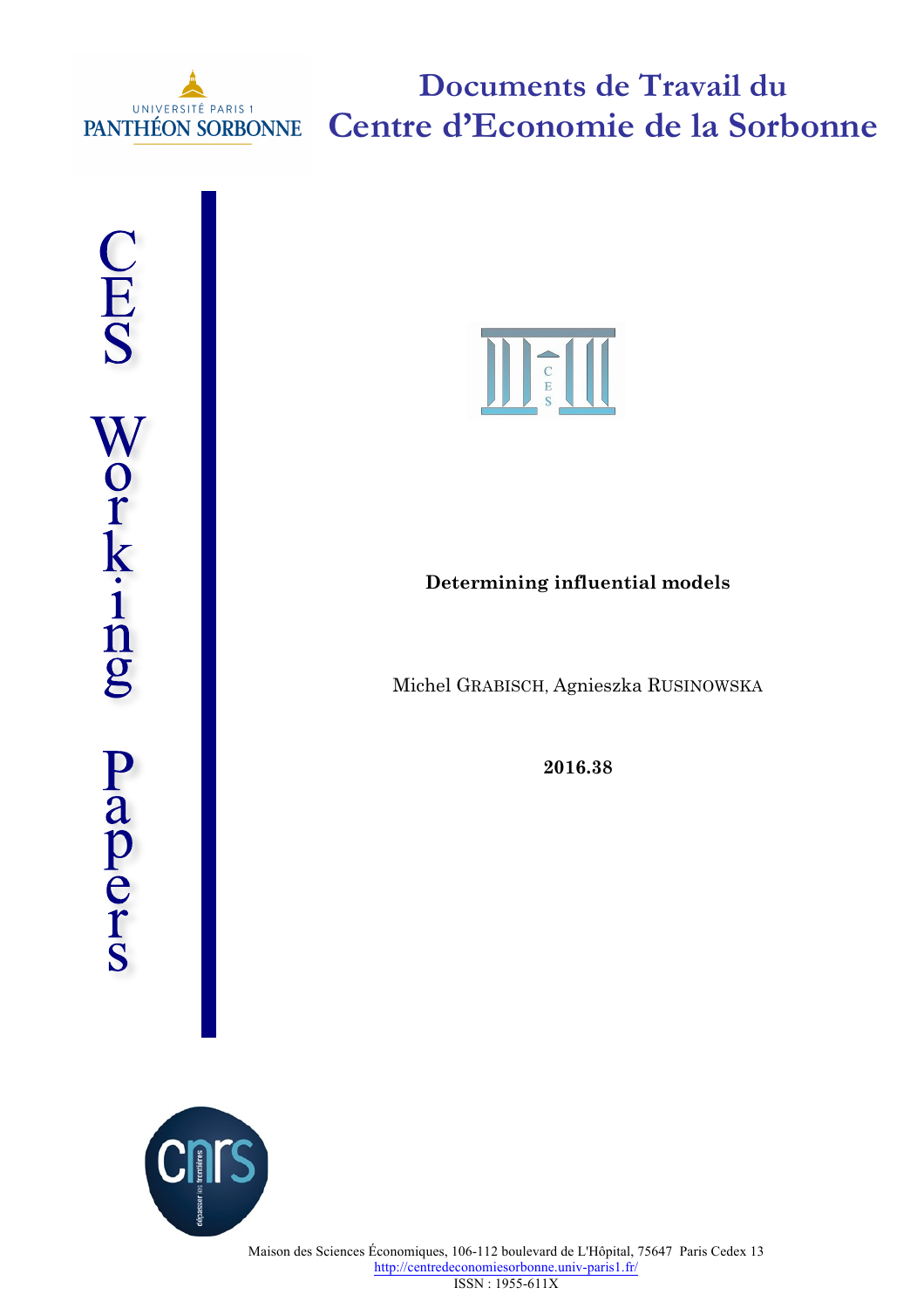# Determining influential models $\star$

Michel Grabisch<sup>1</sup> and Agnieszka Rusinowska<sup>2</sup>

<sup>1</sup> Paris School of Economics, Université Paris I Panthéon-Sorbonne, Centre d'Economie de la Sorbonne Michel.Grabisch@univ-paris1.fr  $^{\rm 2}$  Paris School of Economics - CNRS, Université Paris I Panthéon-Sorbonne Centre d'Economie de la Sorbonne 106-112 Bd de l'Hôpital, 75647 Paris, France Phone: 0033 144 078 212, Fax: 0033 144 078 301 agnieszka.rusinowska@univ-paris1.fr

Abstract. We consider a model of opinion formation based on aggregation functions. Each player modifies his opinion by arbitrarily aggregating the current opinion of all players. A player is influential for another player if the opinion of the first one matters for the latter. A generalization of influential player to a coalition whose opinion matters for a player is called influential coalition. Influential players (coalitions) can be graphically represented by the graph (hypergraph) of influence, and the convergence analysis is based on properties of the hypergraphs of influence. In the paper, we focus on the practical issues of applicability of the model w.r.t. the standard opinion formation framework driven by the Markov chain theory. For the qualitative analysis of convergence, knowing the aggregation functions of the players is not required, but one only needs to know the influential coalitions for every player. We propose simple algorithms that permit to fully determine the influential coalitions. We distinguish three cases: the symmetric decomposable model, the anonymous model, and the general model.

#### JEL Classification: C7, D7, D85

Keywords: social network, opinion formation, aggregation function, influential coalition, algorithm

### 1 Introduction - dynamic models of opinion formation

Opinion formation models are widely studied in psychology, sociology, economics, mathematics, computer sciences, among others; for overviews, see, e.g., Jackson (2008), Acemoglu and Ozdaglar (2011). A seminal model of opinion formation and imitation has been introduced in DeGroot (1974). In that model, individuals in a society start with initial opinions on a subject. The interaction patterns are described by a stochastic matrix whose entry on row j and column  $k$  represents the weight 'that player j places on the current belief of player k in forming j's belief for the next period'. The beliefs are updated over time. A number of works in the network literature deal with the DeGroot model and its variations. In particular, Jackson (2008) and Golub and Jackson (2010) investigate a model, in which players update their beliefs by repeatedly taking weighted averages of their neighbors' opinions. One of the issues in the DeGroot framework that these authors deal with concerns necessary and sufficient conditions for convergence of the social influence matrix and reaching a consensus; see additionally Berger (1981). Jackson (2008) also examines the speed of convergence of beliefs, and Golub and Jackson (2010) analyze in the context of the DeGroot model whether consensus beliefs are "correct",

<sup>⋆</sup> The authors acknowledge the support by the National Agency for Research (Agence Nationale de la Recherche), Project ANR-14-CE24-0007-01 "CoCoRICo-CoDec".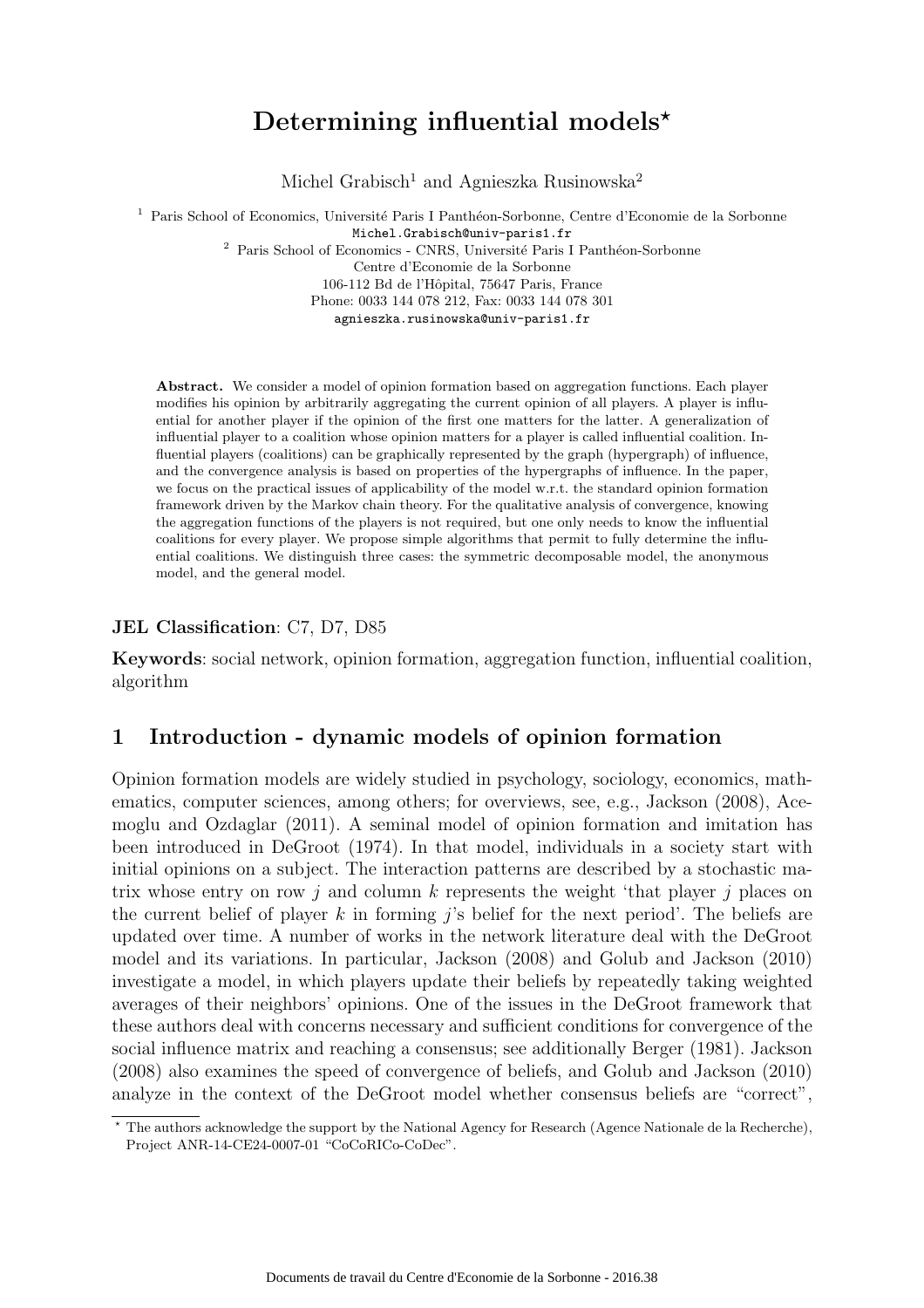i.e., whether the beliefs converge to the right probability, expectation, etc. The authors consider a sequence of societies, where each society is strongly connected and convergent, and described by its updating matrix. In each social network of the sequence, the belief of each player converges to the consensus limit belief. There is a true state of nature, and the sequence of networks is wise if the consensus limit belief converges in probability to the true state as the number of societies grows.

Several other generalizations of the DeGroot model can be found in the literature, e.g., models in which the updating of beliefs can vary in time and circumstances; see e.g., DeMarzo et al. (2003), Krause (2000), Lorenz (2005), Friedkin and Johnsen (1990, 1997). In the model by DeMarzo et al. (2003), players in a network try to estimate some unknown parameter which allows updating to vary over time, i.e., a player may place more or less weight on his own belief over time. The authors study the case of multidimensional opinions, in which each player has a vector of beliefs. They show that, in fact, the individuals' opinions can often be well approximated by a one-dimensional line, where a player's position on the line determines his position on all issues. Friedkin and Johnsen (1990, 1997) study a similar framework, in which social attitudes depend on the attitudes of neighbors and evolve over time. In their model, players start with initial attitudes and then mix in some of their neighbors' recent attitudes with their starting attitudes.

Also other works in sociology related to influence are worth mentioning, e.g., the eigenvector-like notions of centrality and prestige (Katz (1953), Bonacich (1987), Bonacich and Lloyd (2001)), and models of social influence and persuasion by French (1956) and Harary (1959); see also Wasserman and Faust (1994). A sociological model of interactions on networks is also presented in Conlisk (1976); see also Conlisk (1978, 1992) and Lehoczky (1980). Conlisk introduces the interactive Markov chain, in which every entry in a state vector at each time represents the fraction of the population with some attribute. The matrix depends on the current state vector, i.e., the current social structure is taken into account for evolution in sociological dynamics. In Granovetter (1978) threshold models of collective behavior are discussed. These are models in which agents have two alternatives and the costs and benefits of each depend on how many other agents choose which alternative. The author focuses on the effect of the individual thresholds (i.e., the proportion or number of others that make their decision before a given agent) on the collective behavior, discusses an equilibrium in a process occurring over time and the stability of equilibrium outcomes. A certain model of influence is studied in Asavathiratham (2000) and Asavathiratham et al. (2001). The model consists of a network of nodes, each with a status evolving over time. The evolution of the status is according to an internal Markov chain, but transition probabilities depend not only on the current status of the node, but also on the statuses of the neighboring nodes.

Another work on interaction is presented in Hu and Shapley (2003b,a), where authors apply the command structure of Shapley (1994) to model players' interaction relations by simple games. For each player, boss sets and approval sets are introduced, and based on these sets, a simple game called the command game for a player is built. In Hu and Shapley (2003a) the authors introduce an authority distribution over an organization and the (stochastic) power transition matrix, in which an entry in row  $j$  and column k is interpreted as agent j's "power" transfered to  $k$ . The authority equilibrium equa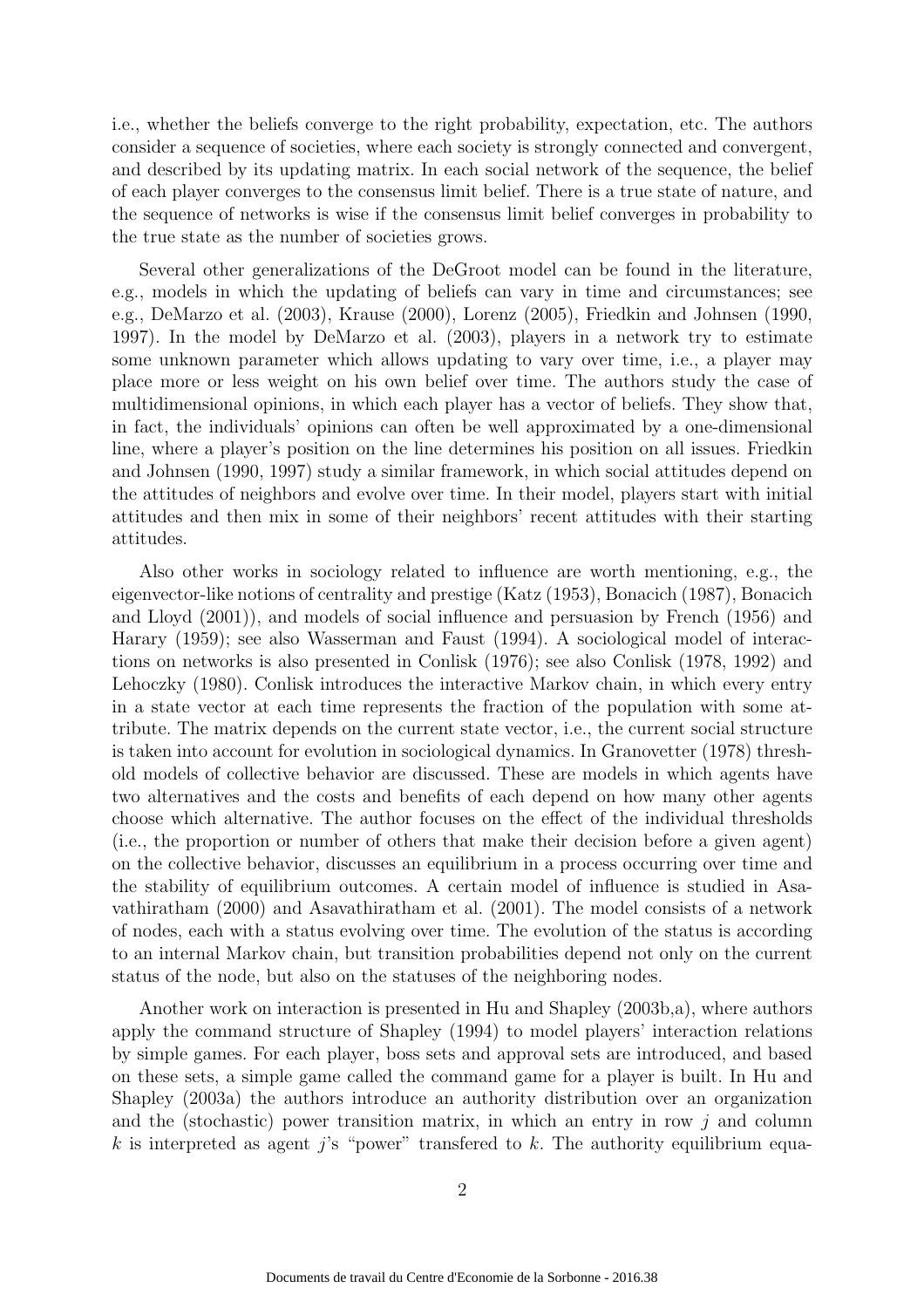tion is defined. In Hu and Shapley (2003a) multi-step commands are considered, where commands can be implemented through command channels.

There is also a vast literature on learning in the context of social networks; see e.g. Banerjee (1992), Ellison (1993), Ellison and Fudenberg (1993, 1995), Bala and Goyal (1998, 2001), Gale and Kariv (2003), Celen and Kariv (2004), Banerjee and Fudenberg (2004). In general, in social learning models agents observe choices over time and update their beliefs accordingly, which is different from the models where the choices depend on the influence of others.

While DeGroot (1974) assumes that players update their opinion by taking weighted averages of the opinions of all players, Grabisch and Rusinowska (2013) investigate a model of opinion formation in which players update their beliefs according to arbitrary aggregation functions. Förster et al.  $(2013)$  study the model of opinion formation in which ordered weighted averages are used in the opinion updating process. In this paper we come back to the model of influence based on aggregation functions introduced in Grabisch and Rusinowska (2013) and discuss the practical issues of applicability of this model w.r.t. the "standard" opinion formation framework driven by the Markov chain theory.

The paper is organized as follows. Section 2 gives the basic material on models of influence based on aggregation functions, establishes the notation and terminology, and recalls the essential result which is the basis for the determination of the qualitative part of the influence model. Section 3 addresses the problem of the practical determination of an influence model and focuses on the determination of its qualitative part, which is sufficient for a qualitative analysis of convergence. This determination amounts to identifying influential coalitions, which can be easily obtained by interview of the agents. We distinguish the case of the symmetric decomposable model (influential coalitions reduce to individuals), the anonymous model (only the number of agents matters, not their identity), and the general model. We show how clues on convergence can be obtained in a simple way, even without determining the reduced transition matrix. Section 4 gives some concluding remarks.

### 2 Influence model based on aggregation functions

In this section, we recapitulate the model of influence based on aggregation functions (Grabisch and Rusinowska (2013)). Consider a set  $N := \{1, \ldots, n\}$  of players that have to make a yes-no decision on a certain issue. Every player has an initial opinion which may change due to mutual interaction (influence) among players. By  $b_{S,T}$  we denote the probability that the set  $S$  of 'yes'-voters becomes  $T$  after one step of influence. We assume that the process of influence may iterate, and therefore obtain a stochastic influence process, depicting the evolution of the coalition of 'yes'-players in time. We assume that the process is Markovian  $(b_{S,T}$  depends on S and T but not on the whole history) and stationary  $(b_{S,T}$  is constant over time). States of this finite Markovian process are all subsets  $S \subseteq N$  representing the set of 'yes'-players, and we have also the transition matrix  $\mathbf{B} := [b_{S,T}]_{S,T \subseteq N}$  which is a  $2^n \times 2^n$  row-stochastic matrix.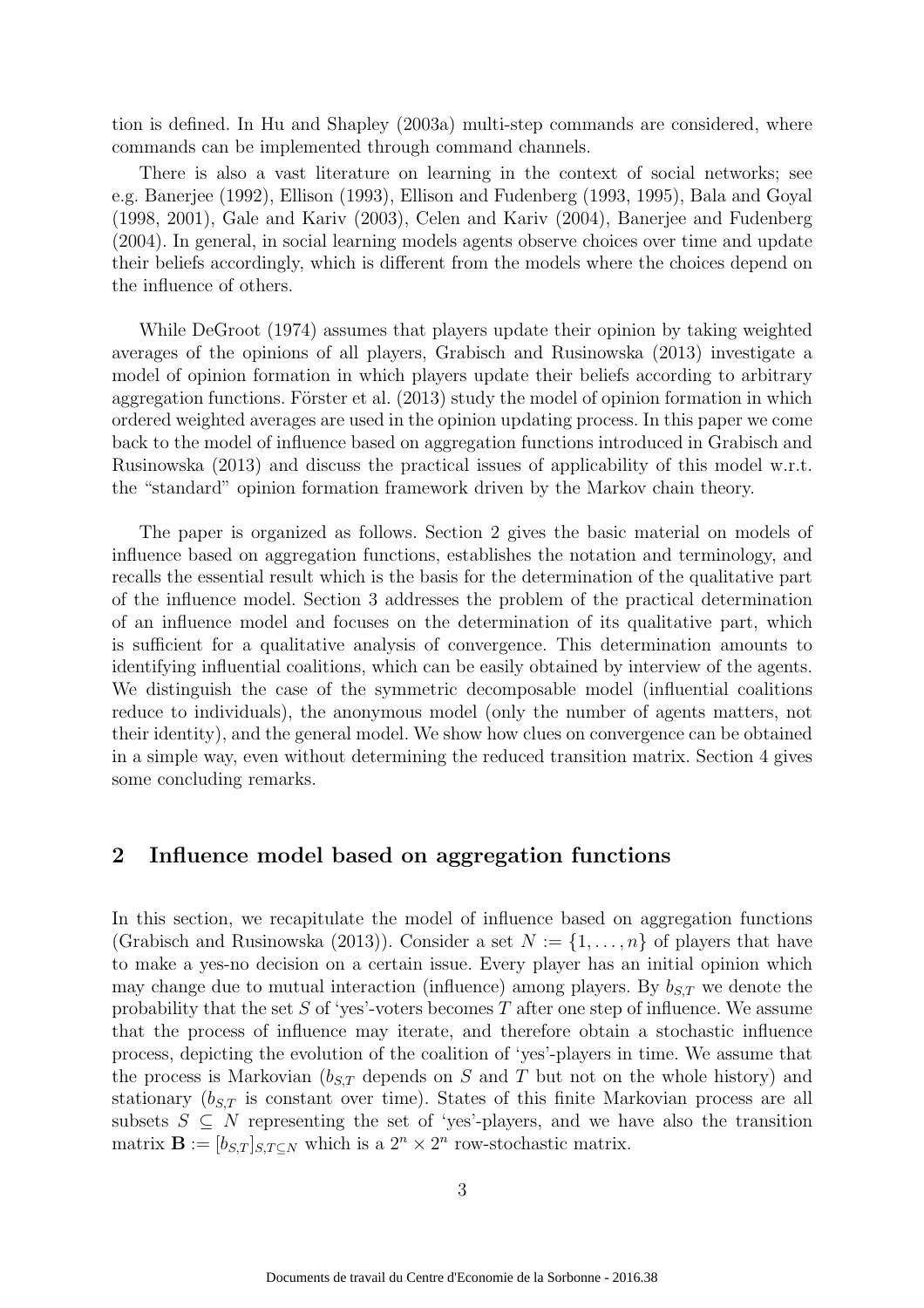For the qualitative description of the convergence of the process, it is sufficient to know the reduced matrix  $\bf{B}$  given by

$$
\widetilde{b}_{S,T} = \begin{cases} 1, & \text{if } b_{S,T} > 0 \\ 0, & \text{otherwise.} \end{cases}
$$

and equivalently represented by the transition graph  $\Gamma = (2^N, E)$ , where E is the set of arcs, its vertices are all possible coalitions, and an arc  $(S, T)$  from state S to state T exists if and only if  $b_{S,T} = 1$ .

**Definition 1.** An n-place aggregation function *is a mapping*  $A : [0, 1]^n \rightarrow [0, 1]$  *satisfying* 

*(i)*  $A(0, \ldots, 0) = 0, A(1, \ldots, 1) = 1$  *(boundary conditions)* (*ii*) If  $\mathbf{x} \leq \mathbf{x}'$  then  $A(\mathbf{x}) \leq A(\mathbf{x}')$  (nondecreasingness).

To every player  $i \in N$  we associate an aggregation function  $A_i$ , which specifies the way player i modifies his opinion from the opinions of the players. Let  $\mathbf{A} := (A_1, \ldots, A_n)$ denote the vector of aggregation functions. We compute  $\mathbf{A}(1_S) = (A_1(1_S), \ldots, A_n(1_S)),$ where  $1<sub>S</sub>$  is the characteristic vector of S, and  $A<sub>i</sub>(1<sub>S</sub>)$  indicates the probability of player  $i$  to say 'yes' at next step when the set of agents saying 'yes' is  $S$ . We assume that these probabilities are independent among agents, hence the probability of transition from the yes-coalition  $S$  to the yes-coalition  $T$  is given by

$$
b_{S,T} = \prod_{i \in T} A_i(1_S) \prod_{i \notin T} (1 - A_i(1_S)).
$$
 (1)

A detailed study of the convergence of the model is provided in Grabisch and Rusinowska  $(2013)$ . It is shown in particular that three types of terminal class<sup>1</sup> can exist: singletons, cycles, and regular terminal classes. The first case is when the class is reduced to a single coalition (called *terminal state*), the second one is the case where no convergence occurs because the process endlessly cycles on a sequence of coalitions, and the last case is when the class is a Boolean lattice of the form  $\{S \in 2^N \mid K \subseteq S \subseteq L\}$  for some sets  $K, L$ . In any case, N and  $\emptyset$  are terminal states (called *trivial terminal states*).

We emphasize two particular aggregation functions. The first one is the well-known *weighted arithmetic mean (WAM)*, defined by

$$
WAM_w(x_1,\ldots,x_n)=\sum_{i=1}^n w_i x_i
$$

where  $w = (w_1, \ldots, w_n)$  is a *weight vector*, i.e.,  $w \in [0,1]^n$  with the property  $\sum_{i=1}^n w_i =$ 1. The weighted arithmetic mean is used in most models of opinion formation, e.g., the DeGroot model. Another remarkable aggregation function is the *ordered weighted arithmetic mean (OWA)* (Yager (1988)), defined by

$$
\text{OWA}_{w}(x_1,\ldots,x_n)=\sum_{i=1}^n w_i x_{(i)}
$$

 $1 A class$  is a maximal collection of coalitions such that for any two distinct coalitions  $S, T$  in the class, there exists a sequence of transitions inside the class leading from  $S$  to  $T$ . The class is *terminal* if no transition to go outside the class is possible.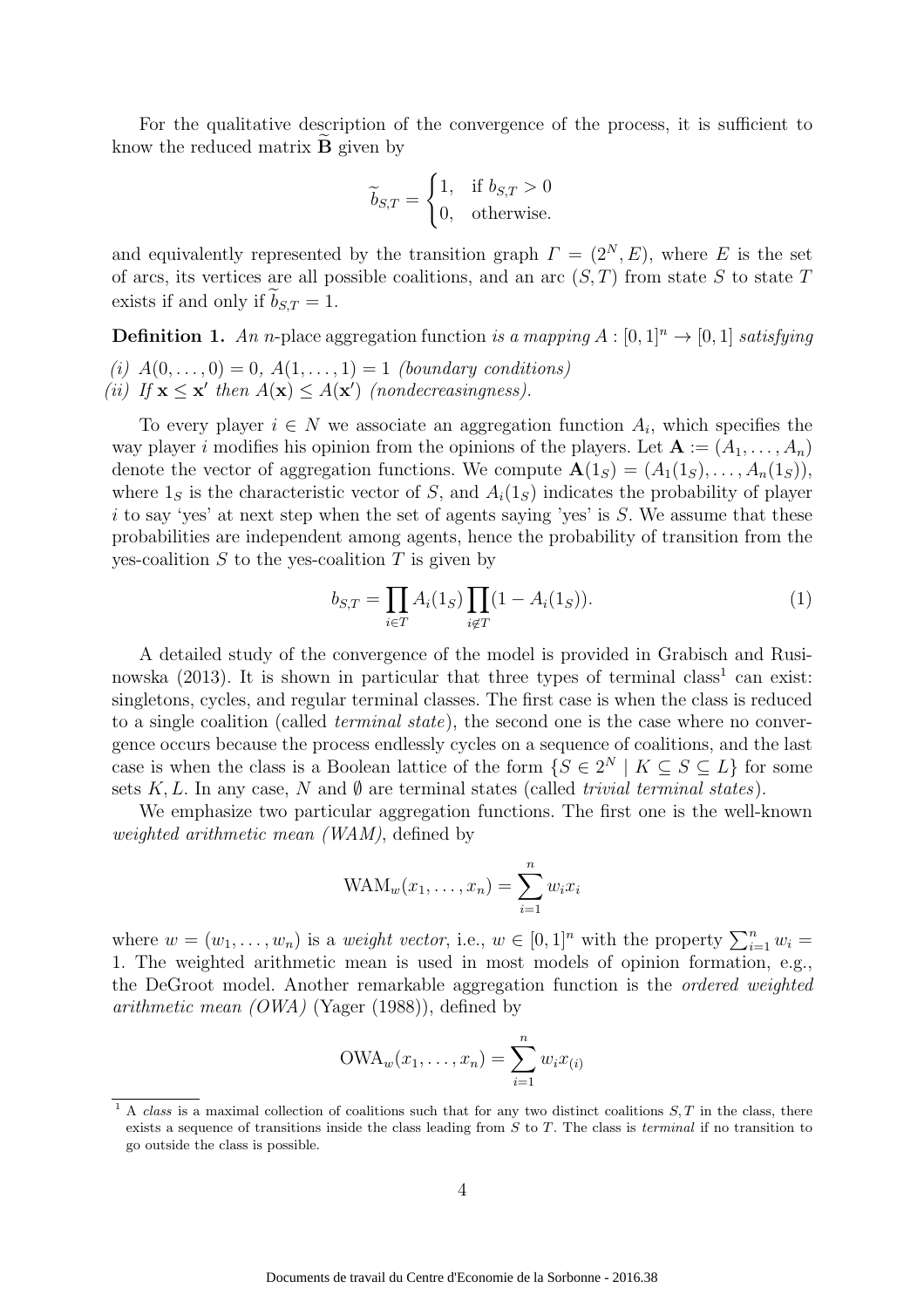where w is a weight vector, and the inputs have been reordered decreasingly:  $x_{(1)} \geq \cdots \geq x_{(n)}$  $x_{(n)}$ . Note that unlike the case of WAM, weights do not bear on inputs but on the rank of the inputs, so that the minimum and the maximum are particular cases, by taking respectively  $w = (0, \ldots, 0, 1)$  and  $w = (1, 0, \ldots, 0)$ . Applied to our context of influence where the input vectors are binary, if every agent aggregates the opinions by an OWA, we obtain an *anonymous influence model*, because each agent updates his opinion according to the *number* of agents saying 'yes', not to which agent says 'yes'. Anonymous influence models have been studied in detail in Förster et al. (2013).

**Definition 2.** Let  $A_i$  be the aggregation function of agent i. A nonempty coalition  $S \subseteq N$ *is* yes-influential *for* i *if*

*(i)*  $A_i(1_S) > 0$ *(ii)* For all  $S' \subset S$ ,  $A_i(1_{S'}) = 0$ .

*Similarly, a coalition* S *is* no-influential *for* i *if*

*(i)*  $A_i(1_{N\setminus S}) < 1$ *(ii)* For all  $S' \subset S$ ,  $A_i(1_{N \setminus S'}) = 1$ .

We denote by  $\mathcal{C}_i^{\text{yes}}$ <sup>yes</sup> and  $\mathcal{C}_i^{\text{no}}$  the collections of yes- and no-influential coalitions for *i*. Coalition  $S$  is yes-influential for player i if, when players in  $S$  say 'yes' and every other player says 'no', i has a positive probability to say 'yes' (and similarly for no-influential coalitions). Moreover, S has no superfluous player. If an influential coalition is formed by only one player, then we call it influential player. Note that these collections are never empty, since in case no proper subcoalition of  $N$  is yes- or no-influential,  $N$  would be both yes- and no-influential, by Definition 1. More importantly, each such collection is an *antichain* in  $2^N$ , that is, for any distinct S, S' members of the collection,  $S \not\subset S'$  and  $S' \not\subset S$ .

Influential players can easily be represented in a directed graph. Define  $G_{\mathbf{A}}^{\text{yes}}$ , the graph *of yes-influence*, as follows: the set of nodes is the set of agents N, and there is an arc  $(j, i)$  from j to i if j is yes-influential for i. The graph of no-influence  $G_{\mathbf{A}}^{\text{no}}$  is defined similarly. The representation of influential coalitions require the more complex notion of hypergraph.

#### Definition 3. *We define the following concepts:*

- *(i) A hypergraph (Berge, 1976)* H *is a pair*  $(N, \mathcal{E})$  *where* N *is the set of nodes and*  $\mathcal{E}$  *the set of hyperedges, where an hyperedge*  $S \in \mathcal{E}$  *is a nonempty subset of* N. If  $|S| = 2$  *for all*  $S \in \mathcal{E}$ *, then we have a classical graph.*
- *(ii) A directed hypergraph on* N *is a hypergraph on* N *where each hyperedge* S *is an* ordered pair  $(S', S'')$  (called an hyperarc from S' to S''), with S', S'' being nonempty  $and S' \cup S'' = S.$
- *(iii)* A directed hyperpath from i to j is a sequence  $i_0S_1i_1S_2i_2\cdots i_{q-1}S_qi_q$ , where  $i_0 :=$  $i, i_1, \ldots, i_{q-1}, j =: i_q$  are nodes,  $S_1 = (S'_1, S''_1), \ldots, S_q = (S'_q, S''_q)$  are hyperarcs such *that*  $S'_k \ni i_{k-1}$  *and*  $S''_k \ni i_k$  *for all*  $k = 1, \ldots, q$ *.*

We define the hypergraphs  $H_{\mathbf{A}}^{\text{yes}}, H_{\mathbf{A}}^{\text{no}}$  of yes-influence and no-influence as follows. For  $H_{\mathbf{A}}^{\text{yes}}$ , the set of nodes is N, and there is an hyperarc  $(C, \{i\})$  for each  $C \in \mathcal{C}_i^{\text{yes}}$  (similarly for  $H_{\mathbf{A}}^{\text{no}}$ ).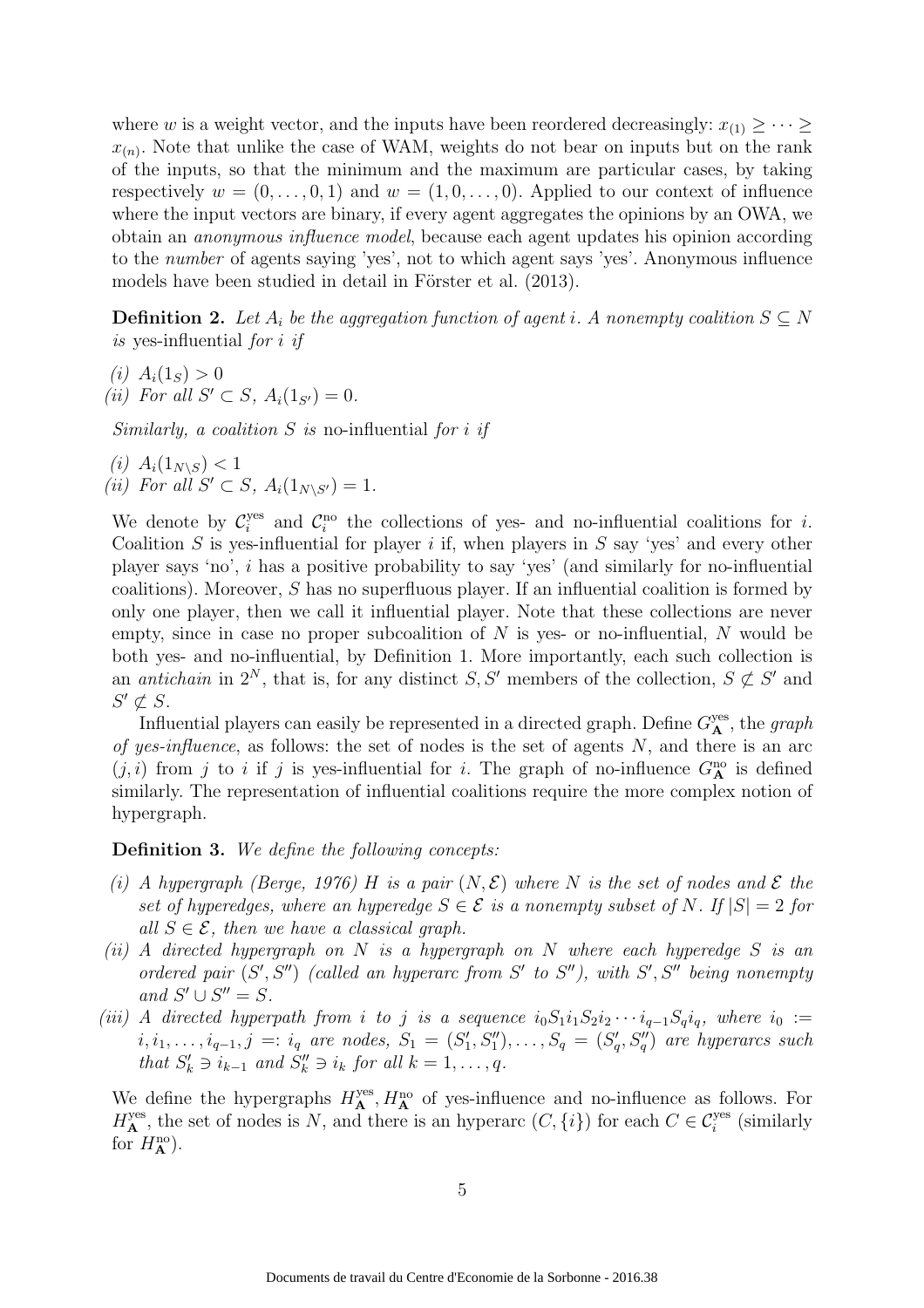Grabisch and Rusinowska (2013) prove that the hypergraphs  $H_{\mathbf{A}}^{\text{yes}}, H_{\mathbf{A}}^{\text{no}}$  (equivalently, the collections  $\mathcal{C}_i^{\text{yes}}$ <sup>yes</sup> and  $\mathcal{C}_i^{\text{no}}$  for all  $i \in N$ ) are equivalent to the reduced matrix **B**, and therefore contain the entire qualitative description of the convergence.

Theorem 1. *Consider an influence process* B *based on aggregation functions* A*. Then*  $\widetilde{B}$  *can be reconstructed from the hypergraphs*  $H_{\mathbf{A}}^{\text{yes}}$  *and*  $H_{\mathbf{A}}^{\text{no}}$  *as follows: for any*  $S, T \in 2^N$ ,  $\tilde{b}_{S,T} = 1$  *if and only if* 

- (*i*) For each  $i \in T$ , there exists a nonempty  $S_i' \subseteq S$  such that  $S_i'$  is yes-influential on i, *i.e.,*  $S_i' \in \mathcal{C}_i^{yes}$ ; and
- (*ii*) For each  $i \notin T$ , there exists a nonempty  $S''_i$  such that  $S''_i \cap S = \emptyset$  and  $S''_i$  is no*influential on i, i.e.,*  $S_i'' \in C_i^{no}$ *.*

*In particular,*  $\widetilde{b}_{\emptyset,T} = 0$  *for all*  $T \neq \emptyset$ *,*  $b_{\emptyset,\emptyset} = 1$ *, and*  $\widetilde{b}_{N,T} = 0$  *for all*  $T \neq N$ *,*  $b_{N,N} = 1$ *.* 

Recall that (1) is valid only if the probabilities of saying 'yes' are independent among the agents. Therefore, the presence of correlation among the agents makes the determination of the transition matrix difficult. However,  $\bf{B}$  is insensitive to possible correlation among agents, because  $\tilde{b}_{S,T} = 1$  if and only if  $A_i(1_S) > 0$  for every  $i \in T$  and  $A_i(1_S) < 1$  for every  $i \notin T$ , regardless of the correlation among agents.

### 3 Determination of the model

An important issue concerns the determination of an influence model of the above type in a practical situation. This implies that we are making essentially two assumptions:

- 1) Every agent aggregates the opinion of all agents to form his opinion in the next step.
- 2) The aggregation function is monotonically increasing.

The latter assumption implies that anti-conformist behaviors (i.e., the more individuals say 'yes', the more I am inclined to say 'no') cannot be modeled in this framework.

#### 3.1 General considerations

A complete determination of the model amounts either to identifying the transition matrix **B** or all aggregation functions  $A_1, \ldots, A_n$  (supposing absence of correlation). Considering the size of the matrix  $\mathbf{B}$   $(2^n \times 2^n)$ , a statistical determination of **B** seems to be nearly impossible, unless making a huge amount of observations. As for the determination of the aggregation functions, the situation is even worse, since questioning the agents about the aggregation functions (type, parameters) appears to be quite unrealistic. We know from Section 2 that the knowledge of the reduced matrix  $\tilde{\mathbf{B}}$  is enough to obtain a qualitative description of the convergence of the model, which is insensitive to possible correlations among agents. Moreover, the knowledge of  $\mathbf{B}$  (size  $2^{2n}$ ) is equivalent by Theorem 1 to the knowledge of the collections of all yes- and no-influential coalitions (size at most  $2n\left(\frac{n}{2}\right)$  $\binom{n}{\frac{n}{2}}$ , which is in turn equivalent to the knowledge of the hypergraphs of yes- and no-influence. In some favorable cases (e.g., the WAM model), the hypergraphs reduce to ordinary graphs. This immediately indicates two ways of identifying the (qualitative part of the) model: either by observation of the transitions, i.e., the evolution of the coalition of the 'yes' agents, or by interview of the agents. In the first case, observing a transition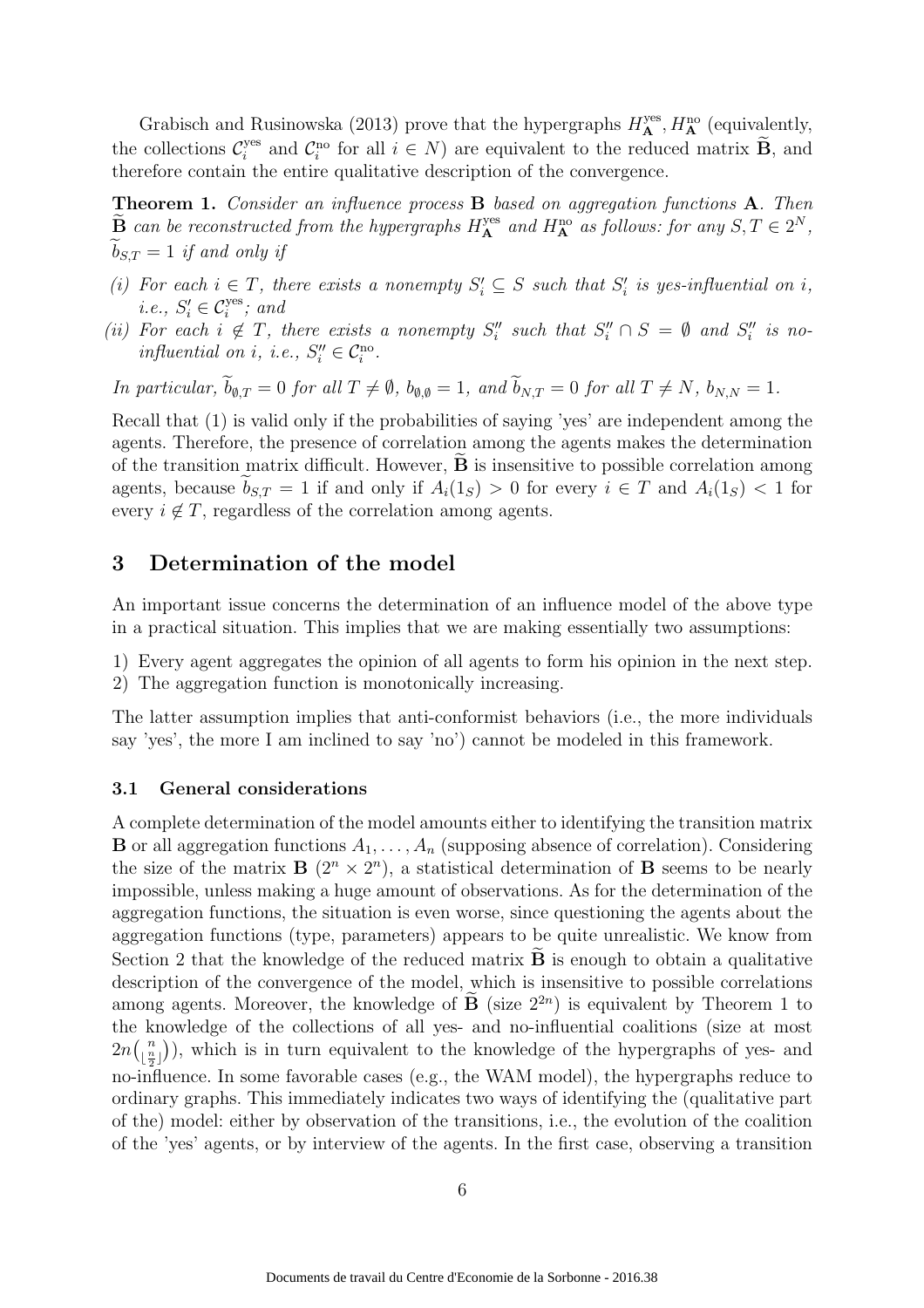from S to T yields  $b_{ST} = 1$ . In the second case, the interview permits to determine the influential coalitions or the graphs of influence.

In the rest of this section, we mainly focus on the second approach. Concerning the first one, we only mention an important fact. The underlying assumptions of the model make that the reduced matrix  $\bf{B}$  is not arbitrary and has specific properties. Recall that  $b_{ST} = 1$  if and only if for all  $i \in T$ ,  $A_i(1_S) > 0$  and for all  $i \notin T$ ,  $A_i(1_S) < 1$ . This implies the following fact:

Fact 1 *For a given*  $S \subseteq N$ ,  $S \neq \emptyset$ , N, the candidates transitions are all sets of the form  $T = K \cup L$ *, where* 

$$
K = \{ i \in N \mid A_i(1_S) = 1 \}
$$
  

$$
L \subseteq \{ i \in N \mid 0 < A_i(1_S) < 1 \}.
$$

Put otherwise,  $\bigcap T$ , the intersection of all possible transitions from S yields the set  $K = \{i \in N \mid A_i(1_S) = 1\},\$  while  $N \setminus \bigcup T$  yields  $K' = \{i \in N \mid A_i(1_S) = 0\}.$ When S increases, K increases while K' decreases. This fact permits to detect, when  $\widetilde{\mathbf{B}}$ is constructed from observations, possible deviations from the model (e.g., presence of anti-conformists).

#### 3.2 Determination of influential coalitions

We may distinguish three cases, according to the type of underlying model:

- (i) WAM model (symmetric decomposable model): all aggregation functions are weighted arithmetic means;
- (ii) OWA model (anonymous model): all aggregation functions are ordered weighted averages;
- (iii) general model (no special assumption).

*The symmetric decomposable model.* The case of the WAM model is particularly simple and has been studied in depth in Grabisch and Rusinowska (2013). It has been proved to be equivalent to a symmetric decomposable model. An aggregation model is *decomposable* if for every agent  $i \in N$ , every yes- and no-influential coalition for agent i is a singleton. Now, an aggregation model is *symmetric* if a yes-influential coalition for i is also noinfluential for i and vice versa, for every  $i \in N$ . Note that the first property implies that the hypergraphs of yes- and no-influence reduce to ordinary graphs, while the second property implies that the two graphs are identical, and therefore the whole (qualitative) model is represented by a single graph of influence. This makes the interview of the agents particularly simple: it suffices to ask to every agent to whom he asks advice. Then,  $i$  asks advice to j is translated in the graph of influence by an arc from j to i.

In Grabisch and Rusinowska (2013), we have applied this technique to a real case, namely the manager network of Krackhardt (Krackhardt (1987)). The agents are the 21 managers of a small manufacturing firm in the USA, and the network is obtained as follows: each agent k is asked if he/she thinks that agent i asks advice to agent j. Then an arc from  $i$  to  $i$  is put in the graph of influence if a majority of agents thinks that  $i$  asks advice to j. From the graph, and due to the properties of symmetric decomposable models, many conclusions can be easily drawn on the convergence of the model. In particular,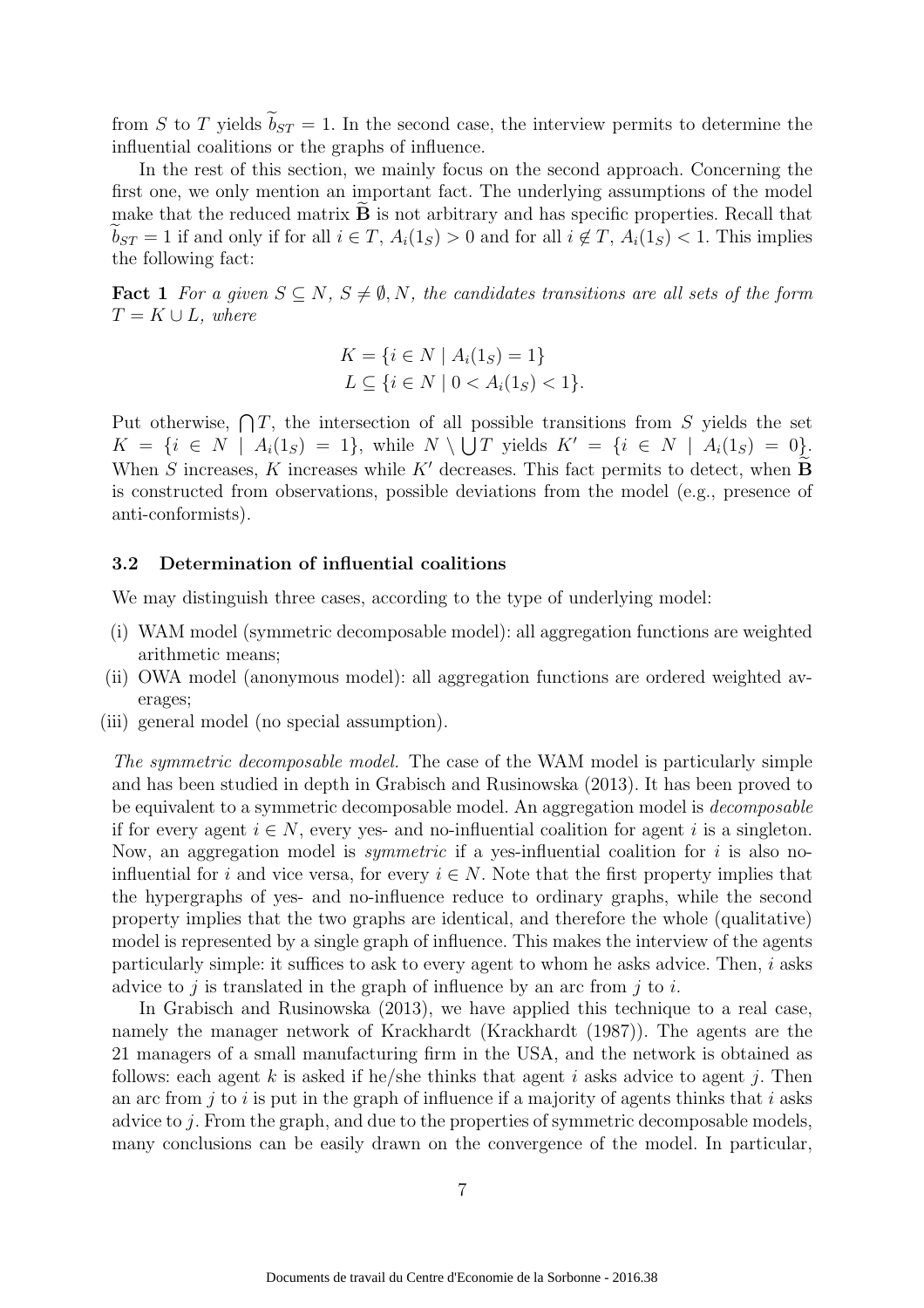it is possible to detect the presence of regular terminal classes (Theorem 8 in Grabisch and Rusinowska (2013)). There is also a simple criterion to know if there is no regular terminal class: it suffices that for each agent i, every agent outside  $cl(i)$  receives an arc in the influence graph from  $cl(i)$ , where  $cl(i)$ , the *closure* of i, is the set of agents who can reach *i* by a path in the influence graph.

*The anonymous model.* In the OWA model, agents do not change their opinion due to particular individuals, but due to the number of individuals saying 'yes'. Therefore, in general these are not decomposable models, and one needs to determine influential coalitions as in the general case. However, because these models are anonymous, a collection  $\mathcal{C}_i^{\mathrm{yes}}$ <sup>yes</sup> or  $\mathcal{C}_i^{\text{no}}$  is composed of all sets of a given size  $s, 1 \leq s \leq n$ , and this is characteristic of an anonymous model. Therefore, under the assumption of anonymity, it suffices to ask to every agent i:

Q1: *Suppose that your opinion on some question is 'yes'. What is the minimal number of agents saying 'no' that may make you change your opinion?* Q2: *Suppose that your opinion on some question is 'no'. What is the minimal number of agents saying 'yes' that may make you change your opinion?*

Assuming that the answers are respectively  $s$  and  $s'$ , it follows that

$$
\mathcal{C}_i^{\text{no}} = \{ S \in 2^N \mid |S| = s \}, \quad \mathcal{C}_i^{\text{yes}} = \{ S \in 2^N \mid |S| = s' \}.
$$

Now, it is easy to see that given  $s, s'$  for agent i, one can get the form of the weight vector w in the aggregation function  $OWA_w$  of agent i (Proposition 2 in Förster et al. (2013)):

$$
w = (\underbrace{0 \ 0 \ \cdots 0}_{s'-1 \ \text{zeros}}, \bullet \ \bullet \cdots \bullet, \underbrace{0 \ 0 \ \cdots 0}_{s-1 \ \text{zeros}}),
$$

where "•" indicates any nonzero weight. In particular, all agents are yes-influential (respectively, no-influential) for i if and only if  $w_1 > 0$  (respectively,  $w_n > 0$ ).

As for the convergence of the model, it is shown in Förster et al.  $(2013)$  (Proposition 3) that no cycle can occur, but the two other types of terminal classes may occur. Terminal states are easily detected as follows: S of size s is a terminal state if and only if for every  $i \in S$ , the size of a no-influential coalition is at least  $n - s + 1$ , and for every  $i \notin S$ , the size of a yes-influential coalition is at least  $s + 1$ . The absence of regular terminal classes can also be characterized only through influential coalitions, but the condition is more complex (see Corollary 3 in the aforementioned paper).

*The general model.* We address now the general case, where no special assumption is made on the model, except the following: we assume that each agent is yes- and no-influential on himself, which means that  $A_i(1_i) > 0$ ,  $A_i(1_{N\setminus i}) < 1$  (in other words, the agent trusts his opinion to a nonnull extent). This induces some simplification in the algorithm, but it would not be difficult to generalize it in order to overcome this limitation.

INTERVIEW FOR AGENT  $i$ 0. Set  $C_i^{\text{yes}} = \{\{i\}\}, C_i^{\text{no}} = \{\{i\}\}, \mathcal{N}_i^{\text{yes}} = \mathcal{N}_i^{\text{no}} = 2^{N \setminus i}.$  $\%$   $\mathcal{N}_i^{yes}$  $\mathcal{N}_i^{\text{res}}, \mathcal{N}_i^{\text{no}}$  are the sets of candidate coalitions. 1. For each agent  $j \in N$ ,  $j \neq i$ , do: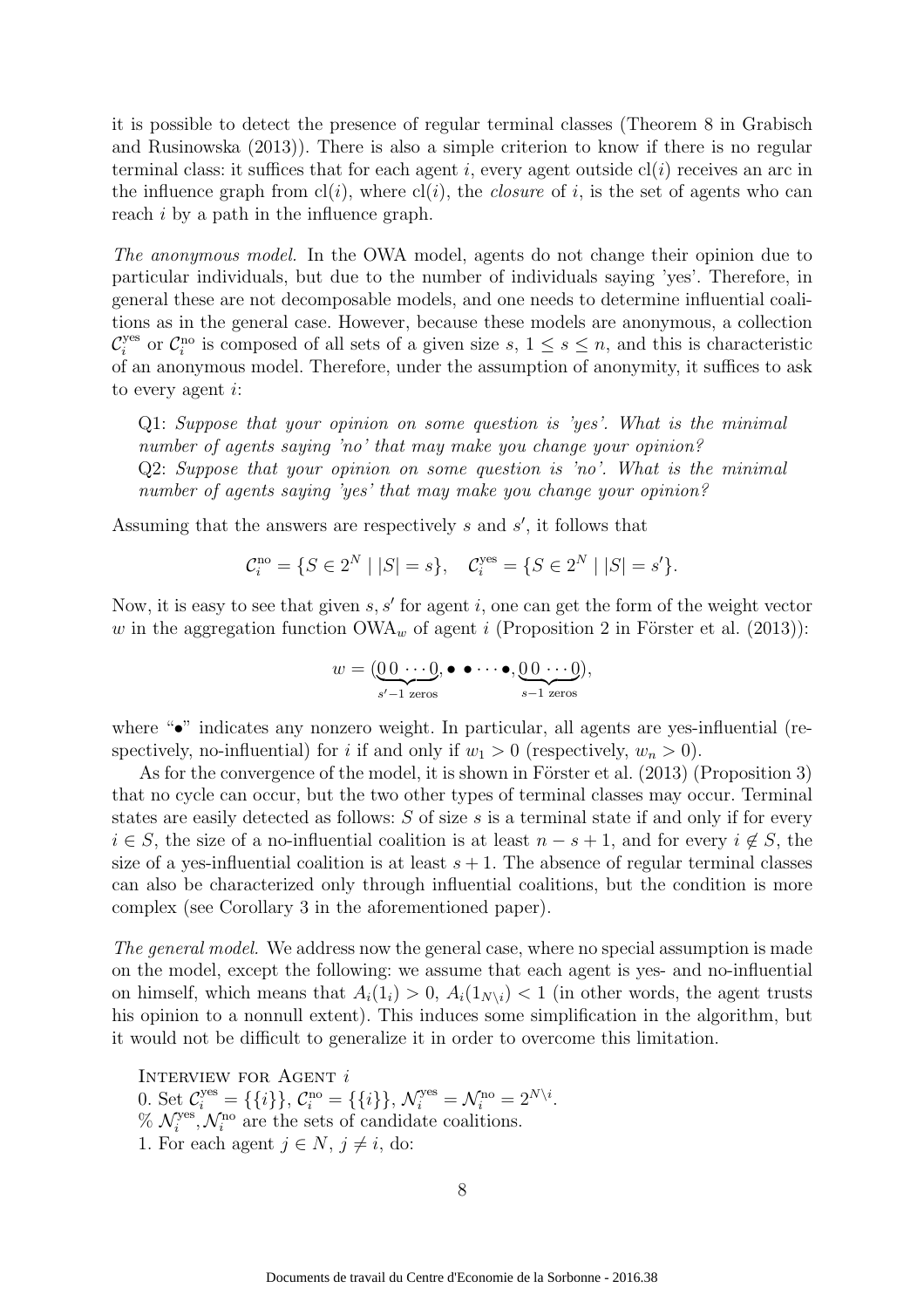1.1. If  $\{j\} \notin \mathcal{N}_i^{\text{no}}$ , GO TO Step 1.2, otherwise ask:

Q: *Suppose that your opinion on some question is 'yes'. Would you be inclined to change your opinion if Agent* j *would say 'no' ?*

If the answer is positive:

- add  $\{j\}$  in  $\mathcal{C}_i^{\text{no}}$ , and discard from  $\mathcal{N}_i^{\text{no}}$  all sets containing j.

- If  $\mathcal{N}_i^{\text{no}} = \emptyset$  or if  $|\mathcal{C}_i^{\text{no}}| = \left(\frac{n}{\frac{n}{2}}\right)$  $\binom{n}{\lfloor \frac{n}{2} \rfloor}$ , STOP (GO TO STEP 2).

Otherwise, discard  $\{j\}$  from  $\mathcal{N}_i^{\text{no}}$ , and ask:

1.2 Q: In the list  $\{S \in \mathcal{N}_i^{\text{no}} \mid S \ni j\}^2$ , could you tell me the first coalition that may *make change your opinion if the agents in that coalition would say 'no' ?* If some set  $S$  is answered:

- add S in  $\mathcal{C}_i^{\text{no}}$ , discard S, all sets listed before S and all supersets of S in  $\mathcal{N}_i^{\text{no}}$ .

- If  $\mathcal{N}_i^{\rm no} = \emptyset$  or if  $|\mathcal{C}_i^{\rm no}| = \binom{n}{\frac{n}{2}}$  $\binom{n}{\frac{n}{2}}$ , STOP (GO TO STEP 2).

– Go to Step 1.2 again.

Otherwise, discard all sets containing  $j$  in  $\mathcal{N}_i^{\text{no}}$ . If  $\mathcal{N}_i^{\text{no}} = \emptyset$ , STOP (GO TO STEP 2), otherwise proceed to next agent (Step 1).

2. Exactly like Step 1 for  $\mathcal{C}_i^{yes}$ i . Question 1.1. becomes: *Suppose that your opinion on some question is 'no'. Would you be inclined to change your opinion if Agent* j *would say 'yes' ?*, etc.

We give some examples.

*Example 1.* (braces are omitted for coalitions) Consider  $N = \{1, 2, 3, 4, 5\}$ . We detail the interview for Agent 1.

(i) We have  $C_1^{\text{no}} = \{1\}$ . We take Agent 2.

*Suppose that your opinion on some question is 'yes'. Would you be inclined to change your opinion if Agent* 2 *would say 'no' ?*

Yes. Hence,  $C_1^{\text{no}} = \{1, 2\}$ , and  $\mathcal{N}_1^{\text{no}} = \{3, 4, 5, 34, 35, 45, 345\}$ . (ii) Agent 3.

*Suppose that your opinion on some question is 'yes'. Would you be inclined to change your opinion if Agent* 3 *would say 'no' ?*

Answer: No.  $\mathcal{N}_1^{\text{no}} = \{4, 5, 34, 35, 45, 345\}$ . Next question:

*In the list* {34, 35, 345}*, could you tell me the first coalition that may make change your opinion if they would say 'no' ?*

Answer: 34. Then  $C_i^{\text{no}} = \{1, 2, 34\}$ , and  $\mathcal{N}_1^{\text{no}} = \{5, 35, 45\}$ . *In the list* {35}*, could you tell me the first coalition that may make change your opinion if they would say 'no' ?*

Answer: None.  $\mathcal{N}_1^{\text{no}} = \{5, 45\}.$ 

(iii) Agent 4.

*In the list* {45}*, could you tell me the first coalition that may make change your opinion if they would say 'no' ?*

Answer: None. Then  $\mathcal{N}_1^{\text{no}} = \{5\}.$ 

(iv) Agent 5.

*Suppose that your opinion on some question is 'yes'. Would you be inclined to change your opinion if Agent* 5 *would say 'no' ?*

Answer: No.  $\mathcal{N}_1^{\text{no}} = \emptyset$ . STOP.

<sup>2</sup> The list must be ordered by inclusion.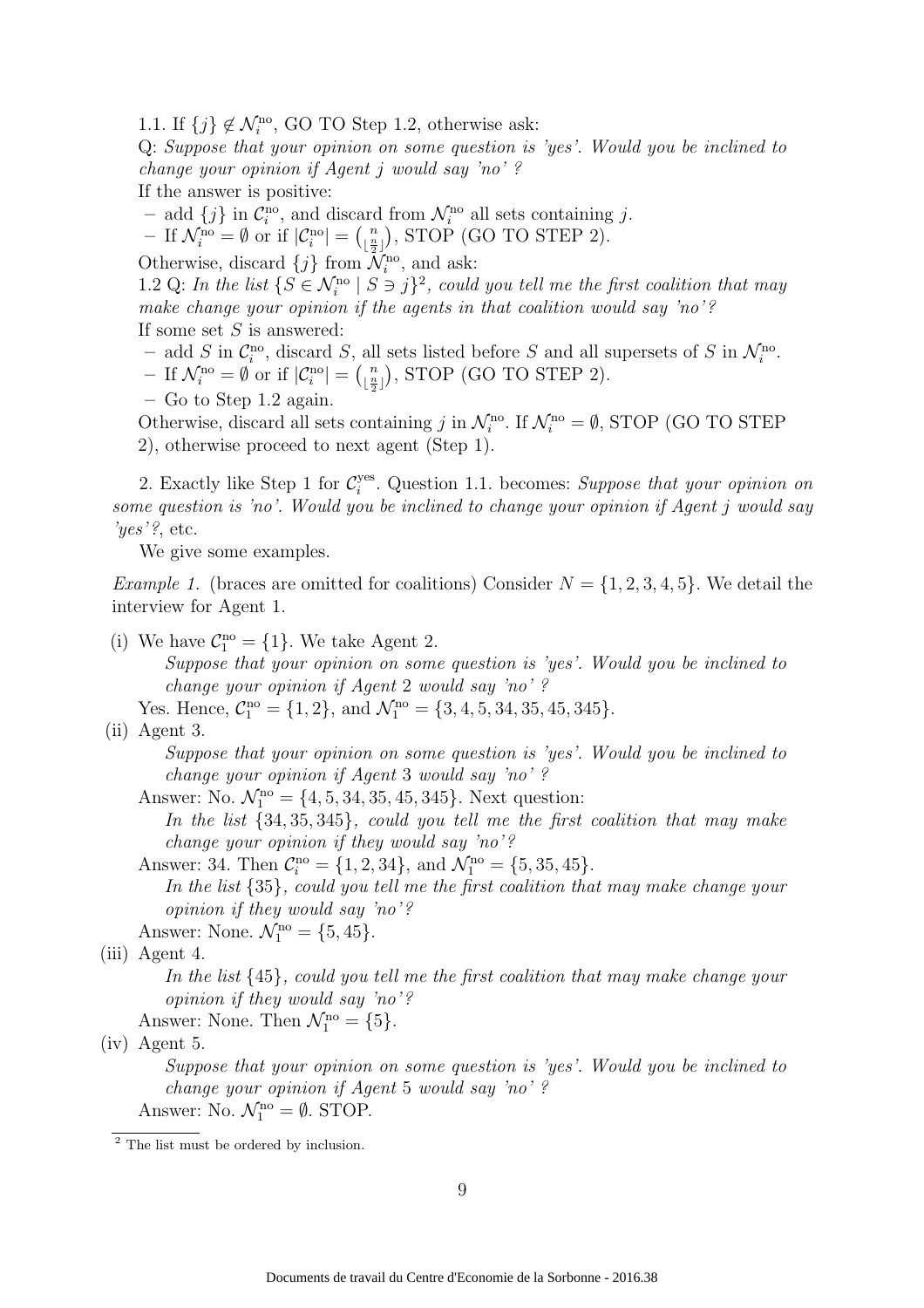Finally,  $C_i^{\text{no}} = \{1, 2, 34\}$ . We do the same for  $C_1^{\text{yes}}$ yes<br>1

(i) Agent 2:

*Suppose that your opinion on some question is 'no'. Would you be inclined to change your opinion if Agent* 2 *would say 'yes' ?*

Answer: No.  $\mathcal{N}_1^{\text{yes}} = \{3, 4, 5, 23, 24, 25, 34, 35, 45, 234, 235, 245, 345, 2345\}.$ *In the list* {23, 24, 25, 234, 235, 245, 2345}*, could you tell me the first coalition that may make change your opinion if they would say 'no' ?* Answer: 234. Then  $\mathcal{C}_1^{\text{yes}} = \{1, 234\}, \, \mathcal{N}_1^{\text{yes}} = \{5, 35, 45, 235, 245, 345\}.$ 

*In the list* {235, 245}*, could you tell me the first coalition that may make change your opinion if they would say 'no' ?*

Answer: 235. Then  $C_1^{\text{yes}} = \{1, 234, 235\}, \mathcal{N}_1^{\text{yes}} = \{45, 245, 345\}.$ 

*In the list* {245}*, could you tell me the first coalition that may make change your opinion if they would say 'no' ?*

Answer: 245. Then  $C_1^{\text{yes}} = \{1, 234, 235, 245\}, \mathcal{N}_1^{\text{yes}} = \{45, 345\}.$ 

#### (ii) Agent 3:

*Suppose that your opinion on some question is 'no'. Would you be inclined to change your opinion if Agent* 3 *would say 'yes' ?*

#### Answer: No.

*In the list* {345}*, could you tell me the first coalition that may make change your opinion if they would say 'no' ?*

Answer: 345. Then  $C_1^{\text{yes}} = \{1, 234, 235, 245, 345\}, \mathcal{N}_1^{\text{yes}} = \emptyset$ . STOP.

We give now another example to illustrate how the reduced transition matrix  $\widetilde{\mathbf{B}}$  can be obtained through Theorem 1 from the influential coalitions. To this end, we suppose that the foregoing algorithm has been applied to each agent in order to obtain all influential coalitions. The condition that every agent is self-influential permits to simplify the application of the theorem for the determination of every term  $b_{ST}$ . Indeed, the following facts are easy to show.

**Fact 2** Suppose that  $\{i\} \in \mathcal{C}_i^{yes}$  and  $\{i\} \in \mathcal{C}_i^{no}$  for every  $i \in N$ . Then:

- *(i)*  $b_{SS} = 1$  *for every*  $S \in 2^N$ *;*
- *(ii)* If  $T \subseteq S$ , condition *(i)* in Theorem 1 is always satisfied for checking  $\tilde{b}_{ST} = 1$ ; more*over, if*  $b_{ST} = 0$ *, then*  $b_{ST'} = 0$  *for every*  $T' \subset T$ *;*
- *(iii)* If  $T \supset S$ , condition *(ii)* in Theorem 1 is always satisfied for checking  $\tilde{b}_{ST} = 1$ ; *moreover, if*  $b_{ST} = 0$ *, then*  $b_{ST'} = 0$  *for every*  $T' \supseteq T$ ;
- (*iv*) If in addition,  $\{i\}$  is the only singleton in  $\mathcal{C}_i^{\text{yes}}$  $i_j^{\text{yes}}, b_{\{i\}S} = 0 \text{ for every } S \neq \{i\}.$

*Example 2.* Consider a society  $N = \{1, 2, 3, 4\}$  of 4 agents. Suppose that the following collections have been obtained (braces are omitted for coalitions):

$$
C_1^{\text{no}} = \{1, 2, 34\}, \quad C_1^{\text{yes}} = \{1, 234\}
$$
\n
$$
C_2^{\text{no}} = \{2, 34\}, \quad C_2^{\text{yes}} = \{2, 134\}
$$
\n
$$
C_3^{\text{no}} = \{2, 3\}, \quad C_3^{\text{yes}} = \{3, 12\}
$$
\n
$$
C_4^{\text{no}} = \{12, 4\}, \quad C_4^{\text{yes}} = \{4\}
$$

Observe that agent 4 is stubborn for 'yes' (no influence is possible when agent 4 thinks 'yes').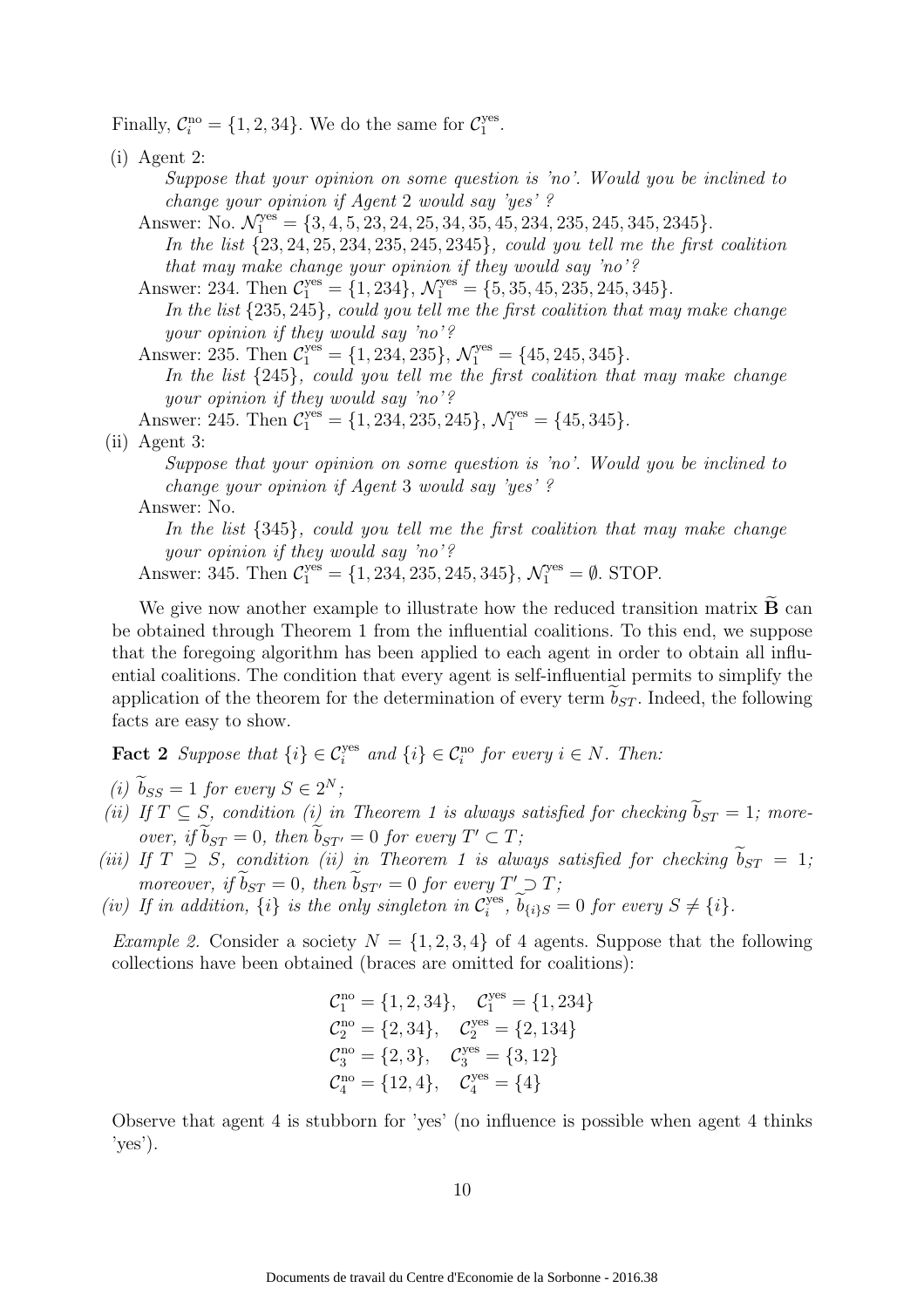Let us apply Theorem 1. Using Fact 2, one easily finds that  $\tilde{b}_{ST} = 1$  only for the following  $S, T$  (braces omitted):

$$
S = 1: T = \emptyset, 1
$$
  
\n
$$
S = 2: T = \emptyset, 2
$$
  
\n
$$
S = 3: T = \emptyset, 3
$$
  
\n
$$
S = 4: T = \emptyset, 4
$$
  
\n
$$
S = 12: T = \emptyset, 1, 2, 3, 12, 13, 23, 123
$$
  
\n
$$
S = 13: T = \emptyset, 1, 3, 13
$$
  
\n
$$
S = 14: T = 4, 14
$$
  
\n
$$
S = 23: T = 23
$$
  
\n
$$
S = 34: T = \emptyset, 3, 4, 34
$$
  
\n
$$
S = 123: T = 123
$$
  
\n
$$
S = 124: T = 124, 1234
$$
  
\n
$$
S = 134: T = 4, 14, 24, 34, 124, 134, 234, 1234
$$
  
\n
$$
S = 234: T = 234, 1234
$$

One can check that Fact 1 is satisfied. The corresponding transition graph  $\Gamma$  is given on Figure 1 below. It is seen that, apart from the trivial terminal classes, 23, 24 and 123 are



Fig. 1. Transition graph (loops are omitted). Terminal states are in red and larger font

terminal states. There is no regular nor cyclic class.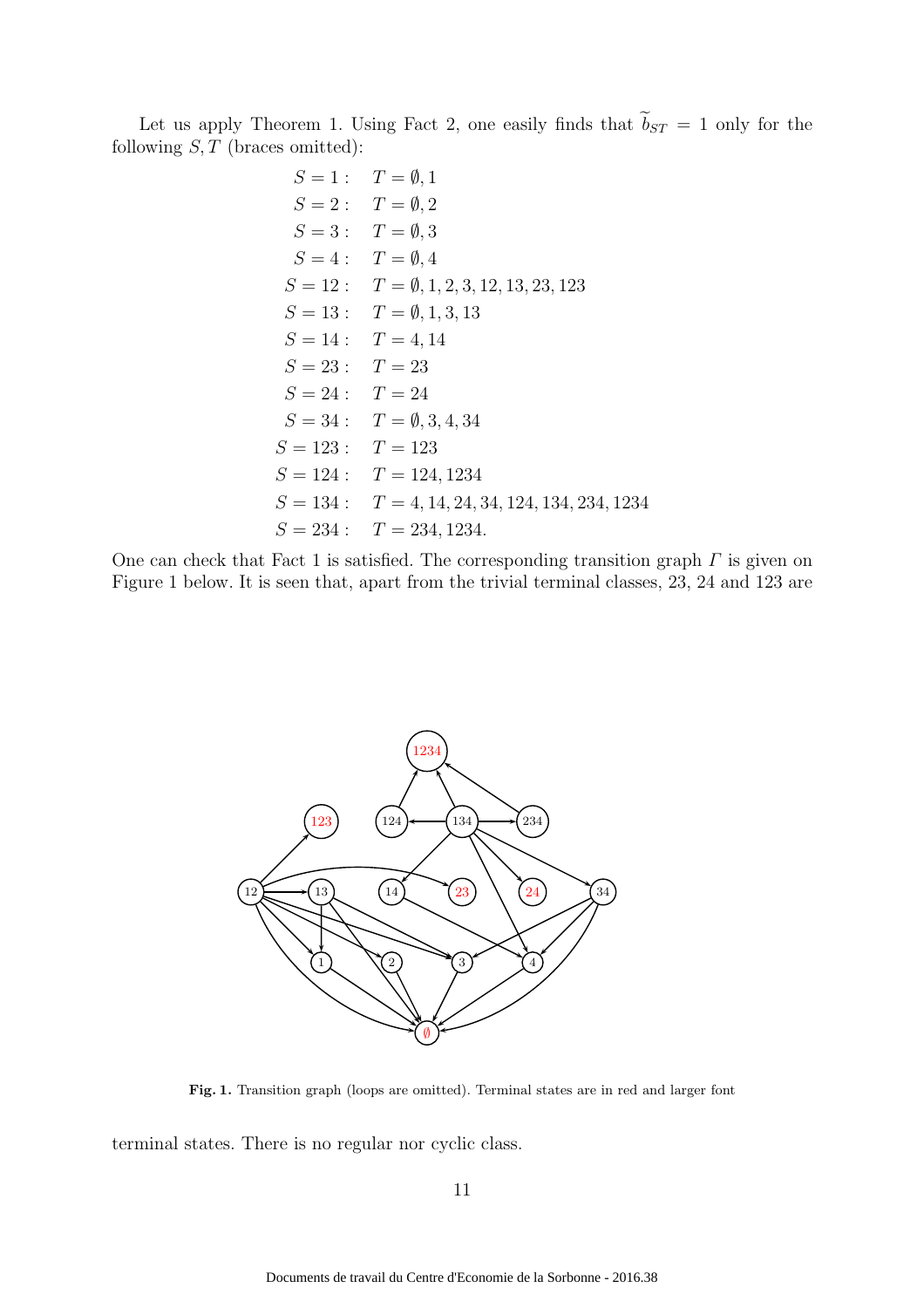We show now that it is possible to get conclusions on the convergence without computing  $B$ , by the sole examination of the hypergraphs, thanks to results shown in Grabisch and Rusinowska (2013). To this end, we need the notion of ingoing hyperarc. We say that a coalition S has an *ingoing hyperarc*  $(T', T'')$  in hypergraph H if  $T' \subseteq N \setminus S$  and  $T'' \subseteq S$ (and vice versa for *outgoing*).

Now, Theorem 3 in the aforementioned paper establishes that a nonempty  $S \neq N$  is a terminal state if and only if S has no ingoing arc in the hypergraph  $(\hat{H}_{\mathbf{A}}^{\text{yes}})^* \cup \hat{H}_{\mathbf{A}}^{\text{no}}$ , where ()<sup>\*</sup> indicates that the hyperarcs have been inverted, and  $\hat{H}$  indicates that only normal hyperarcs are considered<sup>3</sup>.

This result can be translated in terms of influential collections as follows:

**Fact 3** *A nonempty*  $S \neq N$  *is a terminal state if and only if* 

*(i)* For every  $i \notin S$ , there is no  $T \in C_i^{\text{yes}}$  such that  $T \subseteq S$ ;

*(ii)* For every  $i \in S$ , there is no  $T \in C_i^{\text{no}}$  such that  $T \cap S = \emptyset$ .

Applying this fact to Example 2, we find indeed that the only terminal states are 23, 24 and 123.

### 4 Concluding remarks

We have shown how in a practical situation one can determine an influence model based on aggregation functions. An exact determination, yielding the type and parameters of the aggregation function of every agent, appears to be out of reach without using heavy procedures. What we show is that, on the contrary, it is easy to obtain the "qualitative part" of the model, which permits a full qualitative analysis of the convergence of opinions, that is, to determine all terminal classes. This is sufficient to predict if a consensus will occur, or if on the contrary, a dichotomy of the society will appear, or a cycle will appear, etc. Simple criteria are available to detect terminal states or the presence of regular terminal classes, without even determining the reduced transition matrix. We believe that this study will make the use of aggregation functions-based models of influence more familiar and easier to use.

<sup>&</sup>lt;sup>3</sup> A hyperarc  $(T', T'')$  is normal if  $T' \cap T'' = \emptyset$ . Note that due to our assumption that every player is self-influential, all hyperarcs are normal.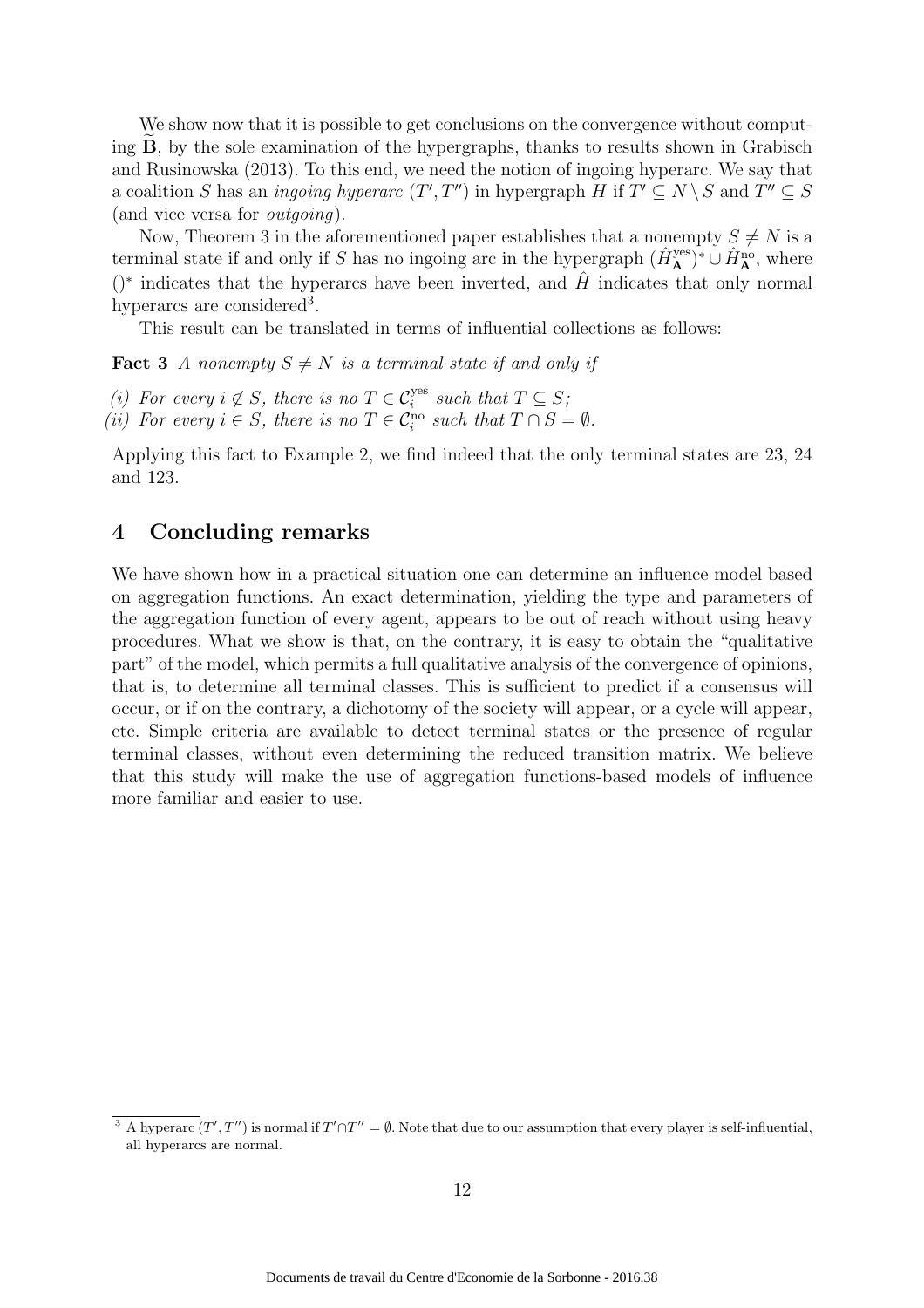# Bibliography

- D. Acemoglu and A. Ozdaglar. Opinion dynamics and learning in social networks. *Dynamic Games and Applications*, 1:3–49, 2011.
- C. Asavathiratham. *Influence model: a tractable representation of networked Markov chains*. PhD thesis, Massachusetts Institute of Technology, Cambridge, MA, 2000.
- C. Asavathiratham, S. Roy, B. Lesieutre, and G. Verghese. The influence model. *IEEE Control Systems Magazine*, 21:52–64, 2001.
- V. Bala and S. Goyal. Learning from neighbours. *The Review of Economic Studies*, 65(3): 595–621, 1998.
- V. Bala and S. Goyal. Conformism and diversity under social learning. *Economic Theory*, 17:101–120, 2001.
- A. V. Banerjee. A simple model of herd behavior. *Quarterly Journal of Economics*, 107(3):797–817, 1992.
- A. V. Banerjee and D. Fudenberg. Word-of-mouth learning. *Games and Economic Behavior*, 46:1–22, 2004.
- C. Berge. *Graphs and Hypergraphs*. North-Holland, Amsterdam, 2nd edition, 1976.
- R. L. Berger. A necessary and sufficient condition for reaching a consensus using DeGroot's method. *Journal of the American Statistical Association*, 76:415–419, 1981.
- P. B. Bonacich. Power and centrality: a family of measures. *American Journal of Sociology*, 92:1170–1182, 1987.
- P. B. Bonacich and P. Lloyd. Eigenvector-like measures of centrality for asymmetric relations. *Social Networks*, 23(3):191–201, 2001.
- B. Celen and S. Kariv. Distinguishing informational cascades from herd behavior in the laboratory. *American Economic Review*, 94(3):484–497, 2004.
- J. Conlisk. Interactive Markov chains. *Journal of Mathematical Sociology*, 4:157–185, 1976.
- J. Conlisk. A stability theorem for an interactive Markov chain. *Journal of Mathematical Sociology*, 6:163–168, 1978.
- J. Conlisk. Stability and monotonicity for interactive Markov chains. *Journal of Mathematical Sociology*, 17:127–143, 1992.
- M. H. DeGroot. Reaching a consensus. *Journal of the American Statistical Association*, 69:118–121, 1974.
- P. DeMarzo, D. Vayanos, and J. Zwiebel. Persuasion bias, social influence, and unidimensional opinions. *Quarterly Journal of Economics*, 118:909–968, 2003.
- G. Ellison. Learning, local interaction, and coordination. *Econometrica*, 61:1047–1072, 1993.
- G. Ellison and D. Fudenberg. Rules of thumb for social learning. *Journal of Political Economy*, 101(4):612–643, 1993.
- G. Ellison and D. Fudenberg. Word-of-mouth communication and social learning. *Journal of Political Economy*, 111(1):93–125, 1995.
- M. Förster, M. Grabisch, and A. Rusinowska. Anonymous social influence. *Games and Economic Behavior*, 82:621–635, 2013.
- J. French. A formal theory of social power. *Psychological Review*, 63(3):181–194, 1956.